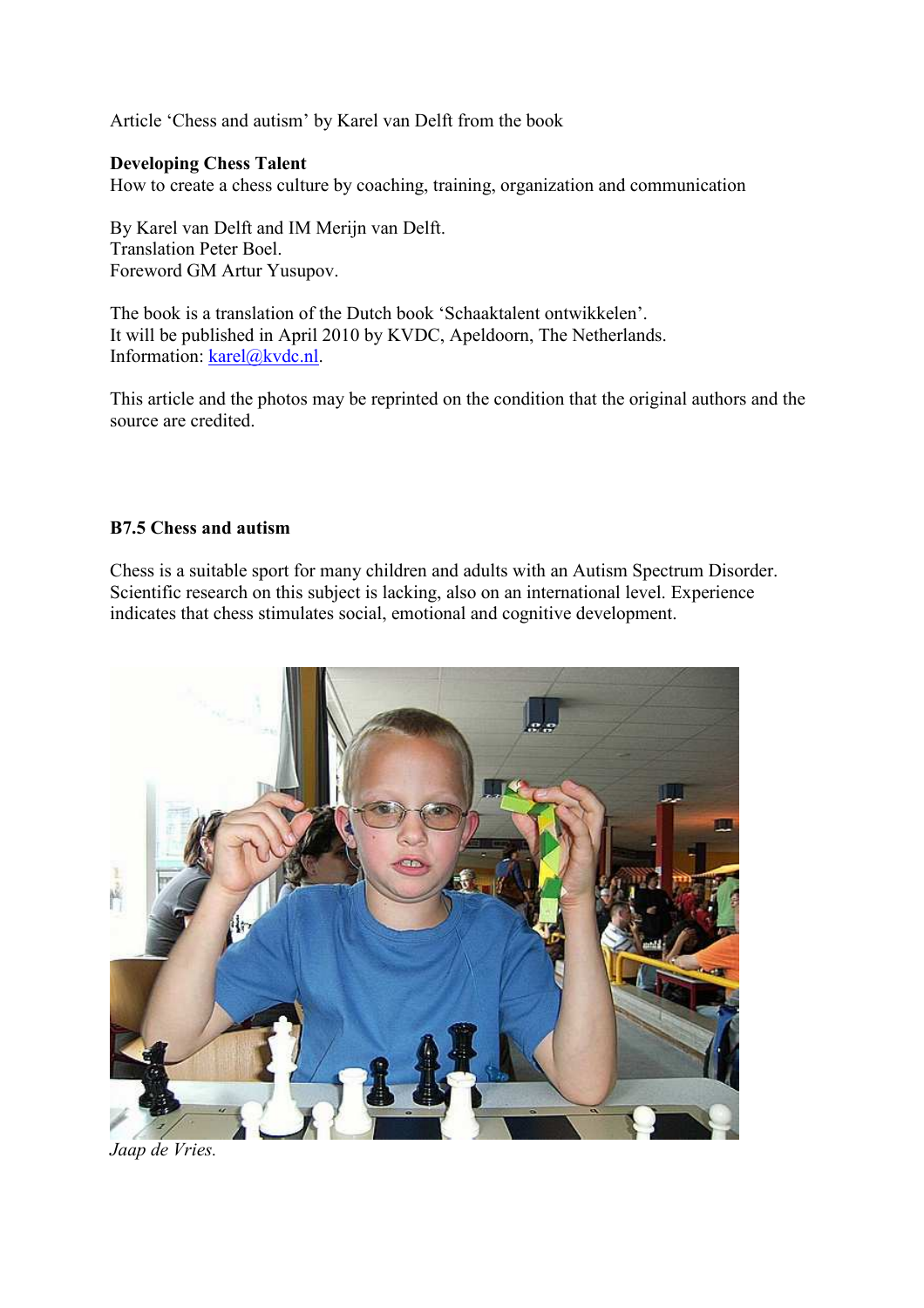## A 'super championship' for Jaap de Vries

'Mate', Jaap de Vries (9) announces firmly. After an attack on the enemy king, Jaap manages to score his third full point during national championships for chess pupils in Gouda. 'My rating is rocketing sky high!', he shouts.

Jaap is not very keen on a conversation with a total stranger. But this changes if he is allowed to play a game of chess with him. Then he talks incessantly between moves. 'If I play chess, I keep learning more and more. It's a fun sport, actually.' Jaap wants to learn to play good chess. 'This is a super championship!', he says.

Jaap is suffering from Asperger's Syndrome. Because of this, he has few social contacts. In between tournament rounds, he plays games on his Nintendo. In fact, this is precisely what does allow him to make contact with other children, who come to him to see what game he is playing. 'If you share his interest, he is open for contact', his mother Annemieke has noticed. 'These games look individualistic, but for Jaap they are an opportunity to make contact with other children.'

Jaap takes in sounds much more strongly than others, says his mother. 'His brain does not filter away these background sounds.' That is why he wears custom-made earplugs when he plays chess with other children. He keeps his kinetic unrest under control with a toy snake that he can fiddle with.

Jaap plays chess every week, in the youth section of De Wijker Toren. Trainer Jan Sinnige teaches a group of four beginners. 'Jaap has a good contact with the other children of the group, but not with children from other groups of the youth section', he says.

'At the chess club he can gradually build up contacts', Jaap's mother tells me. 'He has no friends in the neighbourhood. At the chess club he feels at home.'



Maarten Beekhuis.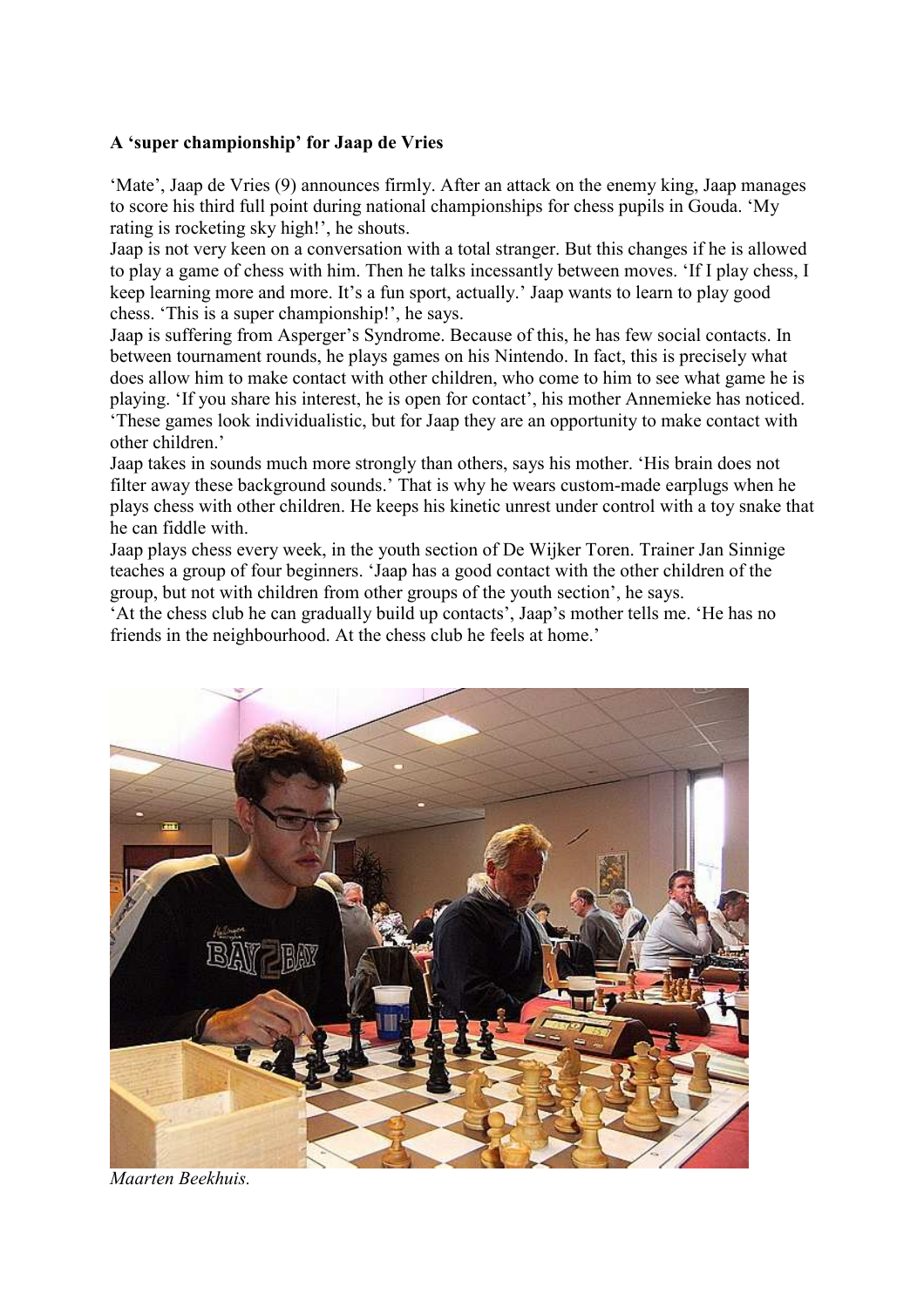## Maarten Beekhuis: contacts through chess

In the coming season, Maarten Beekhuis (26) will make his debut in the second team of Homburg Apeldoorn. He has an Elo rating of 2126. 'I've been playing chess for almost twenty years now. During a game I'm fanatical, but I don't study hard. I think that I like chess because I'm good at it.'

Maarten suffers from the classical form of autism. After a stay of several years in the Leo Kanner House (a centre for treatment of young people with autism) in the Dutch town of Doorwerth, he is now living in a protected housing unit in Twello. There he works half-time in the public library. 'The rest of the day I'm doing everyday business like shopping and cooking. I also occupy myself with the computer, I read, and I play Scrabble.'

As a chess player, Maarten has achieved some successes. He became Dutch champion with the E-team of De Schaakmaat and with the lower school team of the City Gymnasium in Apeldoorn. At one Dutch junior championship (under 12), he came fourth.

'I'm probably more self-involved than most people, but I like to have social contacts. My autism makes this difficult.' Autists take language literally. 'Sometimes people mean something else with what they say, and I often miss that. That makes me uncertain.' Autism occurs in different forms. 'In any case, autism is hereditary, and there are certain symptoms: in my case, a need for structure and clarity. My perfectionism makes it difficult to separate main issues from side-issues. And new things are scary for me.'

During a chess game Maarten is in his element. 'I'm very good at focusing. Via the health institute GGNet I play indoor soccer. That's fun, but it's also hard. I am a slow thinker and I cannot size up a situation at a glance: should I pass the ball or make an action myself?'



Tom Meurs (left) training with IM Merijn van Delft.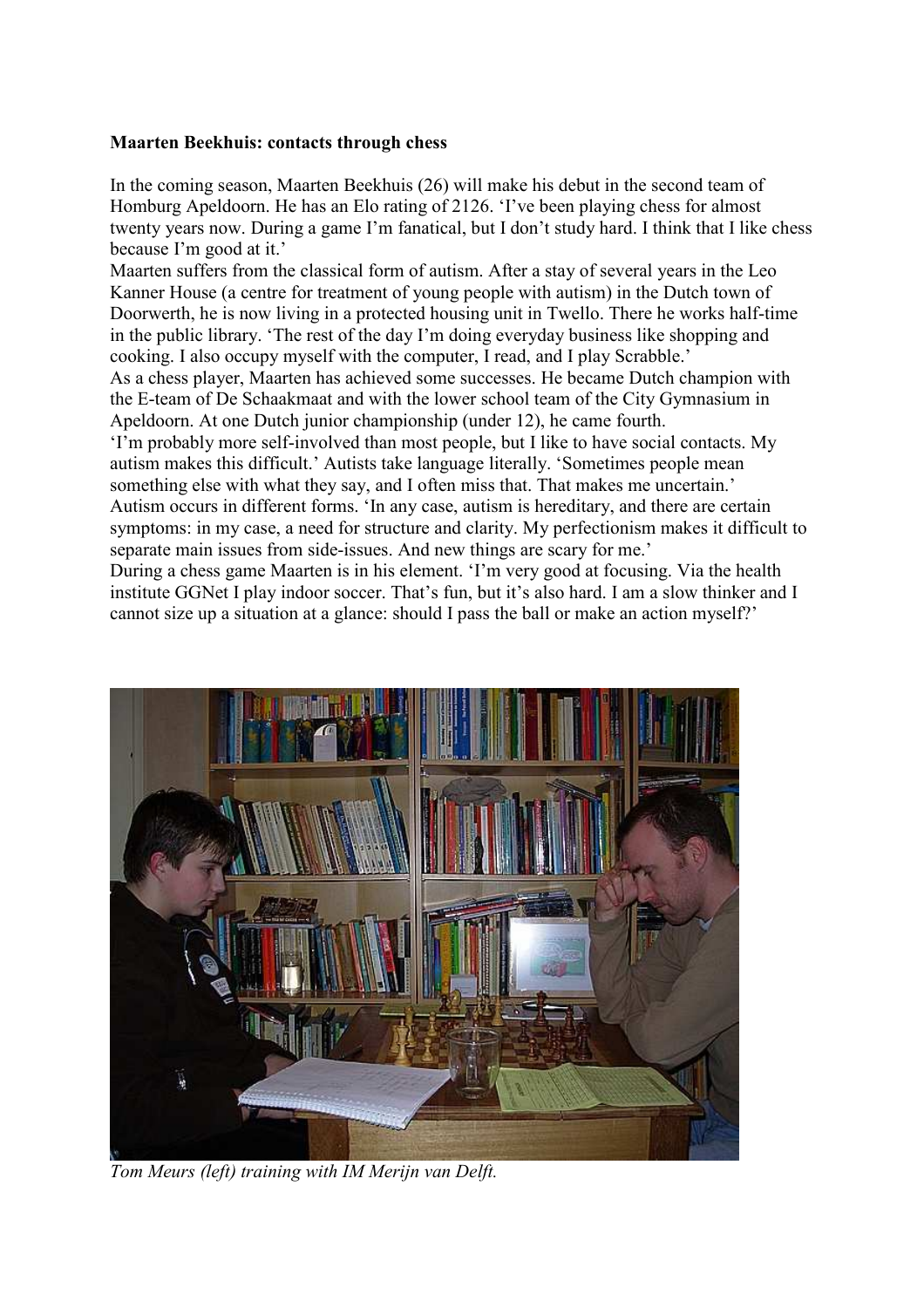# Tom Meurs enjoys strategic thinking

Tom Meurs (17) has Asperger's. This pre-university education student has been playing chess since he was eleven. 'They needed a player for the school chess team. So I quickly learned the rules, and it was fun.' Soon he became a member of the chess club in Ermelo, and he joined the chess camp of De Schaakmaat at the Open Dutch Youth Championship. Tom trained with the Stichting Bevorderen Schaken Apeldoorn (Foundation for the Promotion of Chess in Apeldoorn), and now plays in the second team of Homburg Apeldoorn. His Elo rating is 2175. 'I want to cross the 2300 mark within a year. I train with IM Yochanan Afek for two hours every week, and via email with IM Tibor Karolyi, with whom I have stayed in Hungary for a week.'

Tom often doesn't understand exactly what other people mean. 'Sometimes I attach too much meaning to it.' An advantage of his Asperger's Syndrome is that he is good at concentrating. 'Especially during trainings. A disadvantage is that during a tournament I sometimes feel less at ease, which is bad for my performance.'

In recent months he has taken up boxing. 'That's a strategic sport. Taking blows, fighting back. You become self-confident, because you have to dare to attack as well. It is very much like chess<sup>'</sup>

The nice thing about chess, Tom thinks, is that it is a very strategic game. 'It offers you full scope to apply all your understanding and your creativity. You really have to work hard; analyse, make plans, look deeper than your opponent.'

Tom has a tip for chess trainers. 'At De Schaakmaat they wanted to slow me down when I had finished Step 4 in one week. Other children finish two pages in a week, but a kid with Asperger's, who is enthusiastic, can do a lot more. Such kids should be allowed to go ahead.' His social skills have improved a lot compared with ten years ago. 'Whether this is because of chess, I don't know. I've also learned a lot from the support of my parents.'

### What is autism?

Autism is a congenital neurological disorder. Symptoms are: limited social skills, a need for structure, and problems with emotions, empathy, self-image, language, imaginative powers and locomotion. Autists have trouble internalizing sensory stimuli as a coherent whole. Autists often have a limited field of interest, in which they can specialize strongly. To cope with the complexities of the outside world, autists seek refuge in fixed habits and patterns. We speak of the Spectrum of Autism Disorders. Category classifications are: classical autism, MCDD (Multiple Complex Development Disorder), the Asperger's Disorder, and PDD-NOS (Pervasive Developmental Disorder Not Otherwise Specified).

Approximately one in every 200 persons has an autistic disorder. Boys suffer from it six times more frequently than girls. The better their environment is geared to their needs, the more autists will be able to develop their qualities.

### Chess is suitable for autists

'Chess is definitely a suitable sport for autists. The rules of the game are clear, there is no physical contact, it's nice and quiet', says Heleen Kers from Apeldoorn. Via Heleen, a dozen children of De Ambelt – a school for special education – have joined the school chess club De Schakel. 'You can teach them in a normal way, but you must give them individual attention. And the teacher must use straight language.'